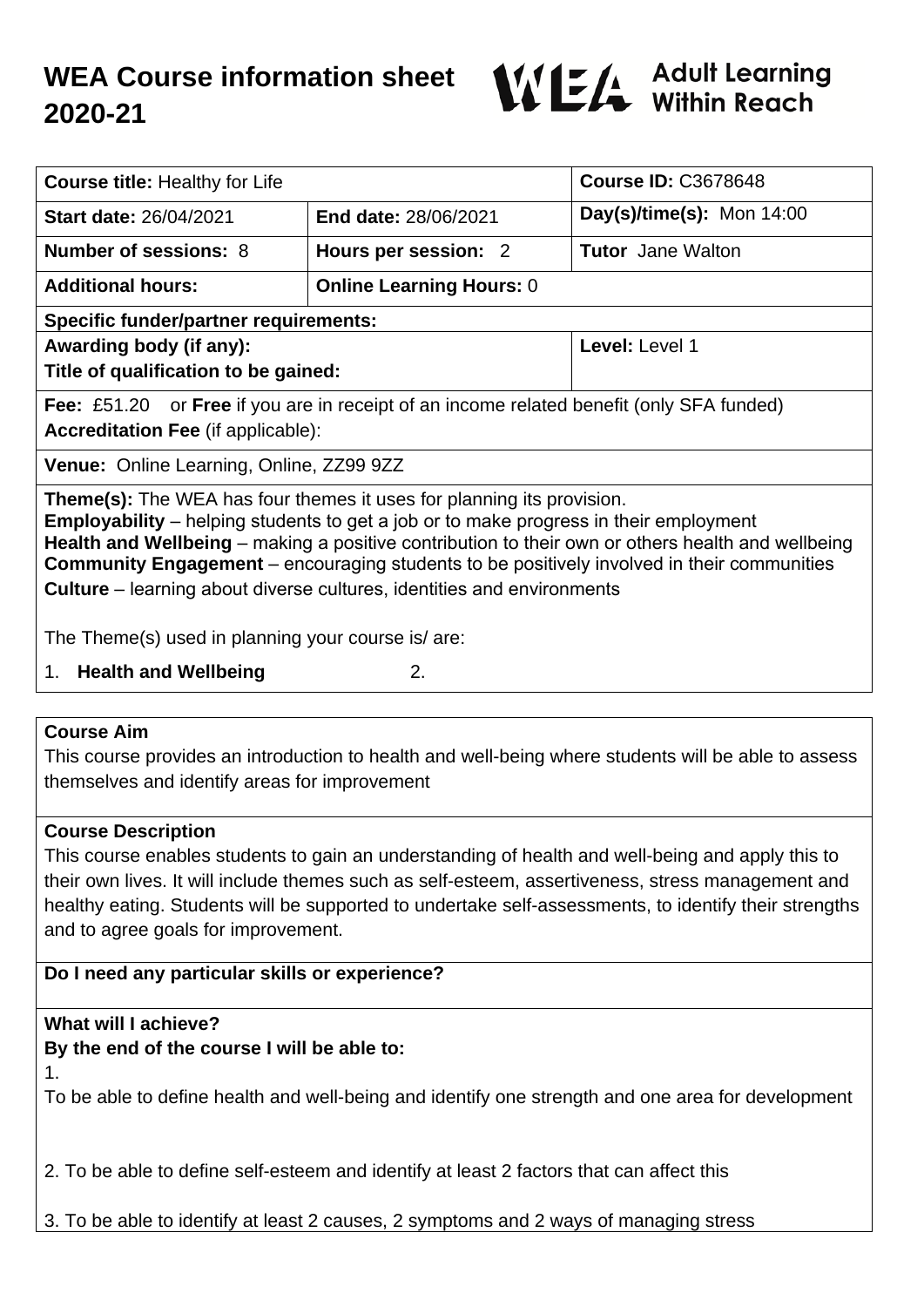4. To be able to describe assertive behaviour and respond to at least 1 scenario effectively

5. To be able to create at least 2 SMART goals for improving health and well-being

## **What teaching methods will be used and will there be work outside of the class?**

- The WEA's digital learning platform, Canvas will be used to provide resources or to support lessons, enable assessment, provide learner feedback and for other activities for individuals away from the course. If you want to understand more about our digital learning platform please visit: http://bit.ly/WEAonline

- The WEA tutor will use a range of different teaching and learning methods and encourage you and the group to be actively involved in your learning

- You may be asked to undertake additional work in your own time to support your learning
- You will be expected to carry out a range of activities in your own time

# **What kind of feedback can I expect from the tutor?**

- You will be able to keep a record of your progress and achievement using photos, audio, text or documents uploaded into the WEA's digital learning platform, WEA Canvas.

- Your tutor will provide written, text and audio feedback recorded in WEA Canvas, WEA's digital learning platform.

- You will be able to keep a digital portfolio of your work on WEA's digital learning platform, Canvas.
- A range of informal activities will be used by the tutor to see what you are learning which may include quizzes, question and answer, small projects and discussion
- You will have opportunities to discuss your progress with your tutor
- You will be encouraged to share your work with the group and discuss your learning
- A file of work will be kept which will help to record your progress
- There will be a number of tasks appropriate to your course such as written work, creating art or craft,

video, photography or small projects. Some of these may be marked to help you progress

# **What else do I need to know? Is there anything I need to bring?**

- What you need: You will need an internet connection, speakers, a microphone and a webcam so that you can use our video learning platform, Zoom. If you'd like to understand more Zoom please visit: http://bit.ly/ZoomSpec

- You will also need access to the internet outside of your sessions. You could do this using a smart phone, tablet, laptop or a desktop computer (at home or through a library etc.).

- You will need a personal email address to join the WEA's digital learning platform, Canvas so that you can receive resources, record your progress and achievement and to work with others and share ideas. If you want to understand more about our digital learning platform please visit: http://bit.ly/WEAonline

- It would be helpful if you had access to the internet (Mobile phone, tablet or computer at home or through a library etc.)

## **Pre-course work, reading and information sources**

- You will have access to course resources and links to wider learning through the WEA's digital learning platform, Canvas: http://bit.ly/WEAonline